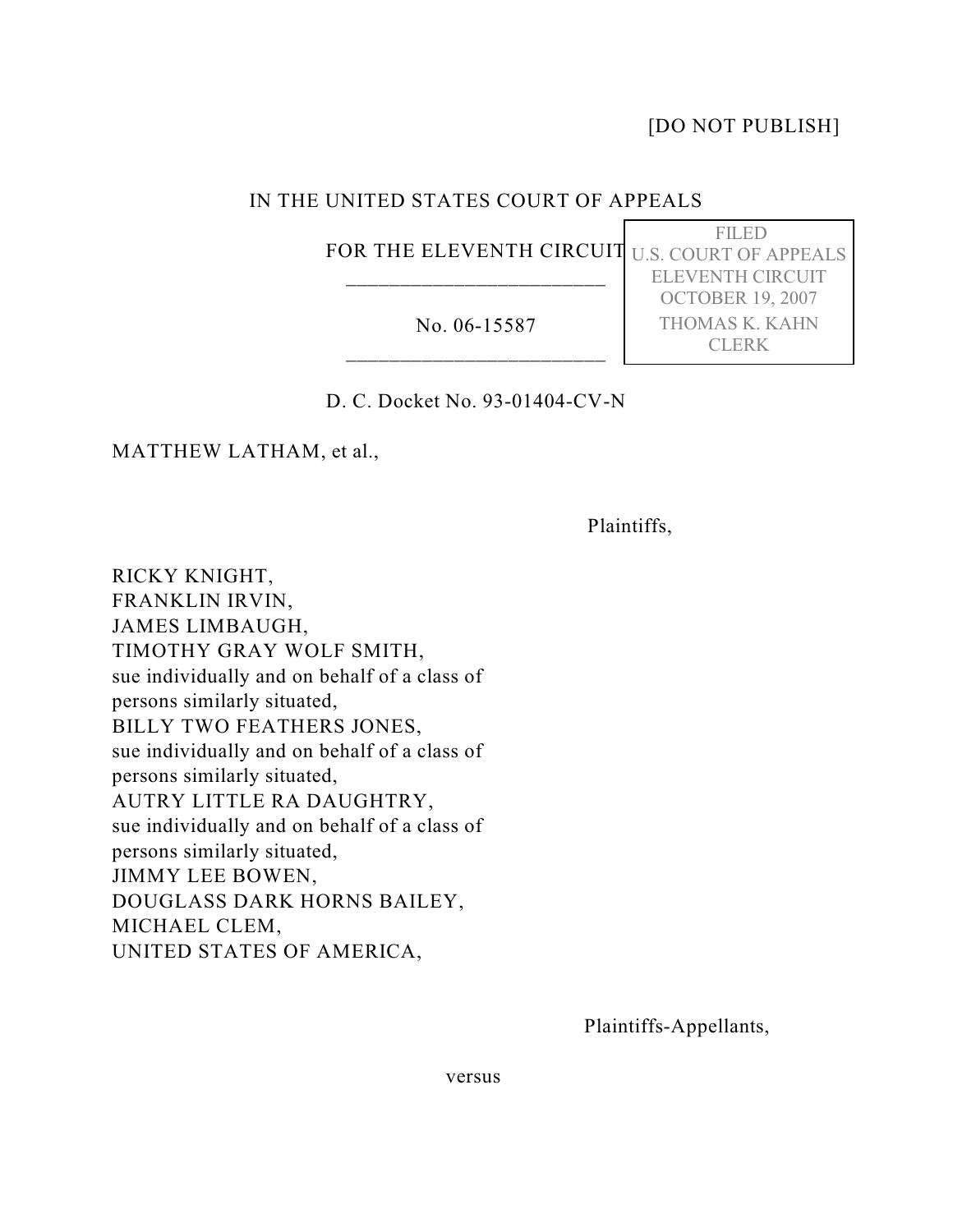LESLIE THOMPSON, in his individual capacity, DONALD PARKER, KENNETH PATRICK, Chaplain, WILLIE JOHNSON, DEWAYNE ESTES, et al.,

Defendants-Appellees.

Appeal from the United States District Court for the Middle District of Alabama

\_\_\_\_\_\_\_\_\_\_\_\_\_\_\_\_\_\_\_\_\_\_\_\_\_

 $\frac{1}{2}$  ,  $\frac{1}{2}$  ,  $\frac{1}{2}$  ,  $\frac{1}{2}$  ,  $\frac{1}{2}$  ,  $\frac{1}{2}$  ,  $\frac{1}{2}$  ,  $\frac{1}{2}$  ,  $\frac{1}{2}$  ,  $\frac{1}{2}$  ,  $\frac{1}{2}$  ,  $\frac{1}{2}$  ,  $\frac{1}{2}$  ,  $\frac{1}{2}$  ,  $\frac{1}{2}$  ,  $\frac{1}{2}$  ,  $\frac{1}{2}$  ,  $\frac{1}{2}$  ,  $\frac{1$ 

**(October 19, 2007)**

Before TJOFLAT, HULL and WILSON, Circuit Judges.

PER CURIAM:

Plaintiffs, inmates who are adherents to the Native American religion, challenge on various constitutional grounds and under the Religious Land Use and Institutionalized Persons Act of 2000 ("RLUIPA"), 42 U.S.C. § 2000cc et seq., the Alabama Department of Corrections' policies restricting hair length and prohibiting sweat lodge ceremonies. Plaintiffs appeal the district court's September 29, 2003 order granting summary judgment to the defendants on their hair-length-restriction claims and the district court's September 14, 2006 order dismissing their sweat-lodge claims.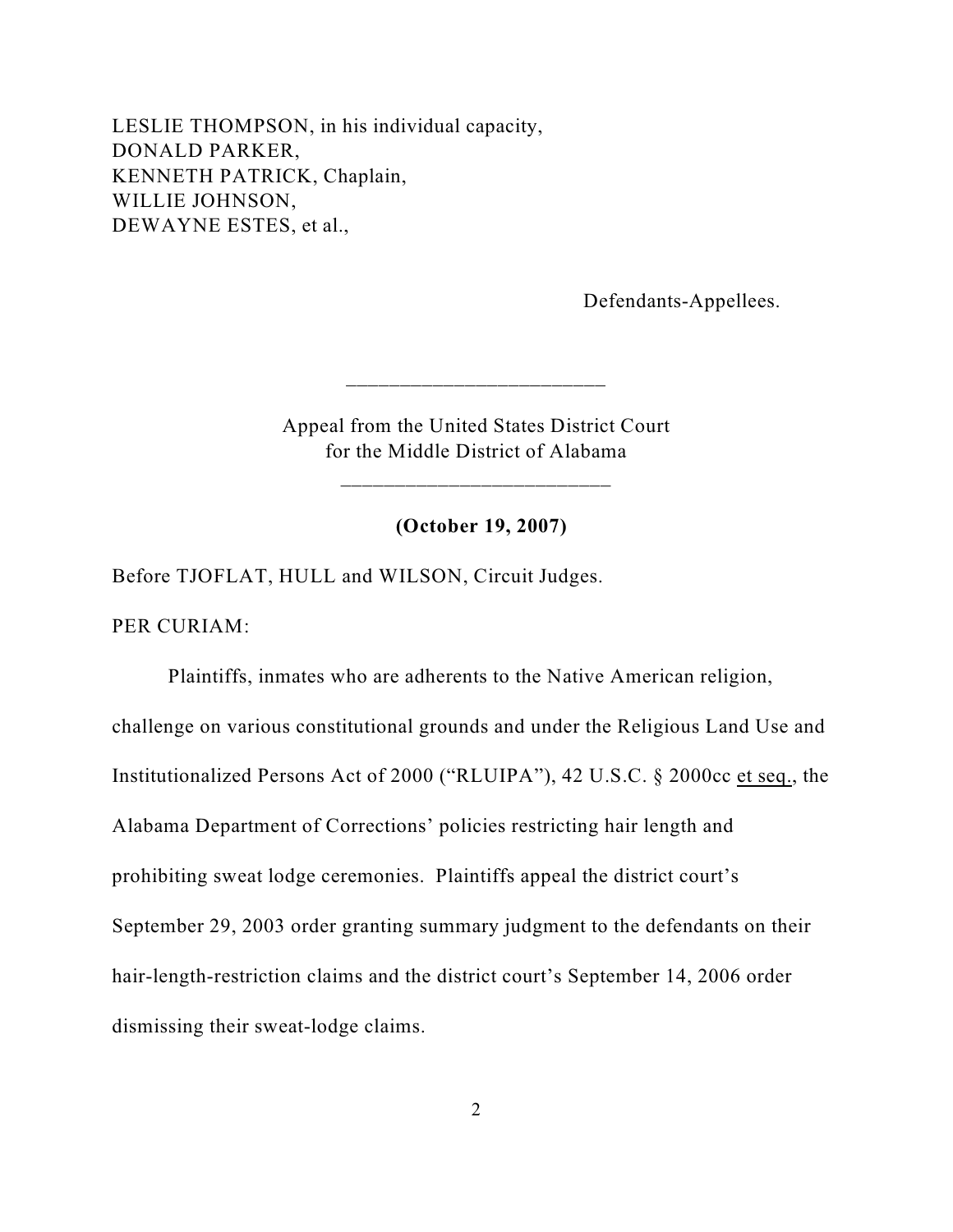After review and oral argument, we affirm the district court's dismissal of plaintiffs' sweat-lodge claims as moot. In December 2004, the Alabama Department of Corrections changed its policy and now permits inmates who declare Native American spirituality as their religion to participate in sweat lodge ceremonies four times a year. It is undisputed that, since December 2004, sweat lodge ceremonies have been held repeatedly pursuant to the new policy. We thus conclude that the plaintiffs' claims for injunctive and declaratory relief are moot and that plaintiffs have failed to rebut the presumption that these public defendants' objectionable behavior will not recur. See Troiano v. Supervisor of Elections, 382 F.3d 1276, 1282-83 (11th Cir. 2004).

As to plaintiffs' claims for monetary relief, defendants are entitled to qualified immunity in their individual capacities because RLUIPA was not enacted until long after this lawsuit began and the law with regard to Native American inmates' rights to hold sweat lodge ceremonies under RLUIPA or the Constitution was not clearly established at the time the sweat-lodge ban was implemented. Furthermore, the defendants are entitled to sovereign immunity with regard to plaintiffs' official capacity claims.

With regard to plaintiffs' hair-length-restriction claims, we conclude that on the present record factual issues exist as to whether, inter alia, the defendants' total